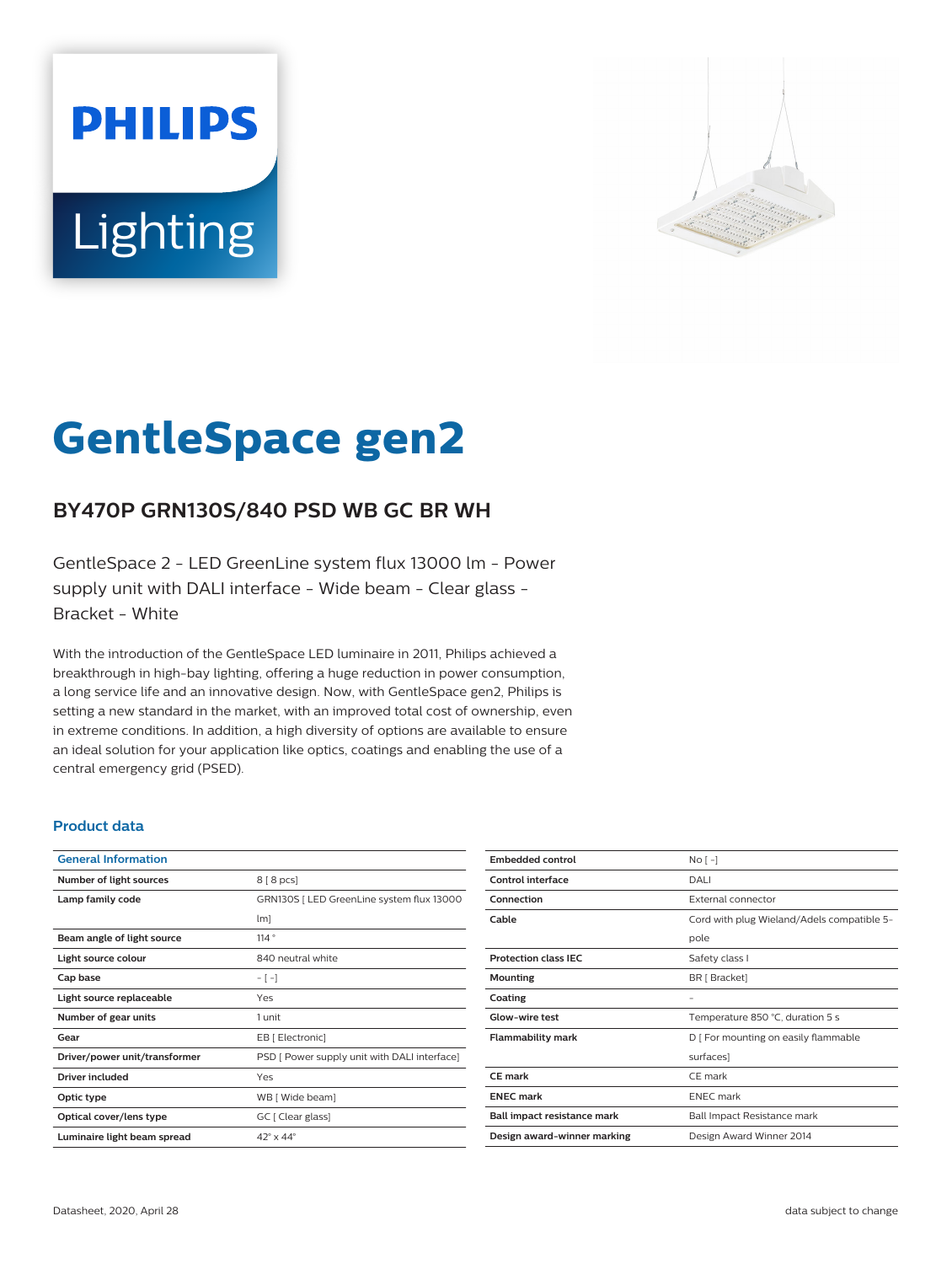## **GentleSpace gen2**

| <b>Suspension accessories</b><br>Remarks | No [ -]                                         |
|------------------------------------------|-------------------------------------------------|
|                                          |                                                 |
|                                          | *-Per Lighting Europe guidance paper            |
|                                          | "Evaluating performance of LED based            |
|                                          | luminaires - January 2018": statistically there |
|                                          | is no relevant difference in lumen              |
|                                          | maintenance between B50 and for example         |
|                                          | B10. Therefore the median useful life (B50)     |
|                                          | value also represents the B10 value.            |
| Constant light output                    | No                                              |
| Number of products on MCB                | 12                                              |
| <b>EU RoHS compliant</b>                 | Yes                                             |
| <b>Product Family Code</b>               | BY470P [ GentleSpace 2]                         |
| Unified glare rating CEN                 | 25                                              |
|                                          |                                                 |
| <b>Operating and Electrical</b>          |                                                 |
| Input voltage                            | 220-240 V                                       |
| Input frequency                          | 50 to 60 Hz                                     |
| Control signal voltage                   | 0-16 V DC DALI                                  |
| Inrush current                           | 4.8 A                                           |
| Inrush time                              | 2.3 <sub>ms</sub>                               |
| Power factor (min.)                      | 0.9                                             |
|                                          |                                                 |
| <b>Controls and Dimming</b>              |                                                 |
| <b>Dimmable</b>                          | Yes                                             |
|                                          |                                                 |
| <b>Mechanical and Housing</b>            |                                                 |
| <b>Housing material</b>                  | Aluminium                                       |
| <b>Reflector material</b>                |                                                 |
| Optic material                           | Acrylate                                        |
| Optical cover/lens material              | Glass                                           |
| Gear tray material                       | Steel                                           |
| <b>Fixation material</b>                 | Steel                                           |
| Optical cover/lens finish                | Clear                                           |
| Overall length                           | 450 mm                                          |
| <b>Overall width</b>                     | 350 mm                                          |
| <b>Overall height</b>                    | 130 mm                                          |
| Colour                                   | White                                           |
| Dimensions (height x width x depth)      | 130 x 350 x 450 mm (5.1 x 13.8 x 17.7 in)       |

| Mech. impact protection code                    | IK07 [2 J reinforced]              |  |
|-------------------------------------------------|------------------------------------|--|
|                                                 |                                    |  |
| <b>Initial Performance (IEC Compliant)</b>      |                                    |  |
| <b>Initial luminous flux</b>                    | 13000 lm                           |  |
| Luminous flux tolerance                         | $+/-7%$                            |  |
| Initial LED luminaire efficacy                  | 149 lm/W                           |  |
| Init. Corr. Colour Temperature                  | 4000 K                             |  |
| Init. colour rendering index                    | ≥80                                |  |
| Initial chromaticity                            | (0.38, 0.38) SDCM <3               |  |
| Initial input power                             | 87W                                |  |
| Power consumption tolerance                     | $+/-11%$                           |  |
|                                                 |                                    |  |
| <b>Over Time Performance (IEC Compliant)</b>    |                                    |  |
| Control gear failure rate at median useful 5%   |                                    |  |
| life 50,000 h                                   |                                    |  |
| Control gear failure rate at median useful 10 % |                                    |  |
| life 100,000 h                                  |                                    |  |
| Lumen maintenance at median useful              | L85                                |  |
| life* 50,000 h                                  |                                    |  |
| Lumen maintenance at median useful              | <b>L70</b>                         |  |
| life* 100,000 h                                 |                                    |  |
|                                                 |                                    |  |
| <b>Application Conditions</b>                   |                                    |  |
| Ambient temperature range                       | -30 to +45 °C                      |  |
| Performance ambient temperature Tq              | 25 °C                              |  |
| Maximum dimming level                           | 10%                                |  |
| Suitable for random switching                   | No                                 |  |
|                                                 |                                    |  |
| <b>Product Data</b>                             |                                    |  |
| Full product code                               | 871869632231400                    |  |
| Order product name                              | BY470P GRN130S/840 PSD WB GC BR WH |  |
| EAN/UPC - product                               | 8718696322314                      |  |
| Order code                                      | 32231400                           |  |
| Numerator – quantity per pack                   | 1                                  |  |
| Numerator - packs per outer box                 | 1                                  |  |
| Material no. (12NC)                             | 910930205990                       |  |



**Net weight (piece)** 11.100 kg

#### **Approval and Application**

**Ingress protection code IP65** [ Dust penetration-protected, jet-proof]